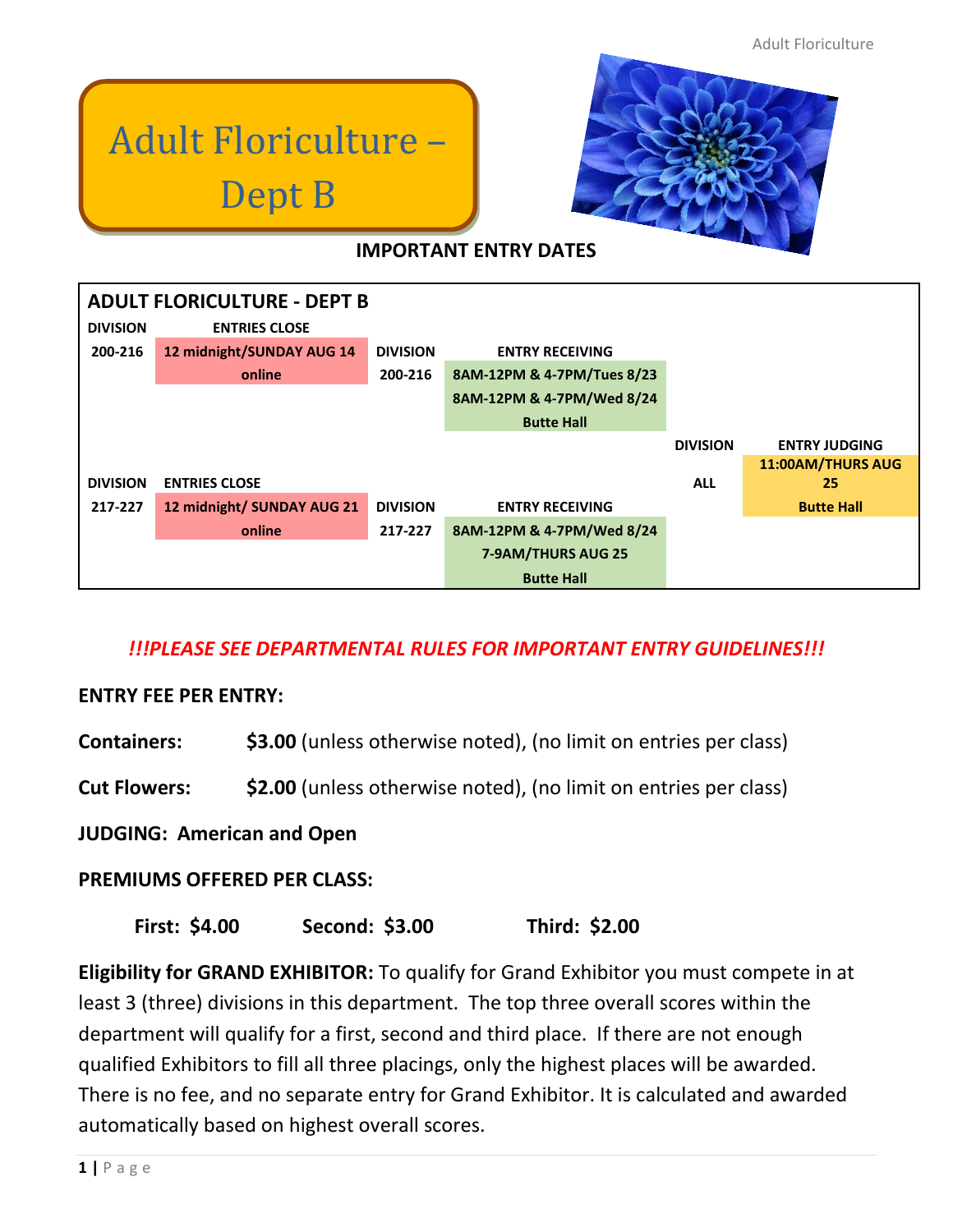## **GRAND EXHIBITOR AWARDS: PROUDLY SPONSORED BY:**

 **First: \$25.00 Gift Certificate**

 **Second: \$15.00 Gift Certificate**

 **Third Place: \$10.00 Gift Certificate**





## **ADDITIONAL AWARDS OFFERED:**

BEST OF DIVISION: One entry chosen from each 1<sup>st</sup> (first) place exhibit from each Class. There is no fee, and no separate entry for Best of Division.

**BEST OF DIVISION AWARD:** RIBBON/ROSETTES ONLY, No cash award

**BEST OF SHOW:** One entry will be chosen from each of the following categories to be awarded Best of Show. (There is no fee, and no separate entry required)

- Container Plants
- Floral Design
- Fresh Cut Flowers

**BEST OF SHOW AWARD:** RIBBON/ROSETTES ONLY, No cash award

# **SPECIAL AWARDS:**

**PROUDLY SPONSORED BY:**



**JUDGES CHOICE:** One exhibit will be selected by the Judging panel to be recognized as the Judges choice for Floriculture. This entry can be chosen from any entry in Floriculture, i.e. Adult, Youth or 4-H. It is not necessary for the winning exhibit to have placed in their Division/Class to be considered. There is no fee, and no separate entry required

# **JUDGES CHOICE AWARD:** \$25.00 Gift Certificate

**PEOPLE'S CHOICE:** Fair goers visiting Butte Hall between Fair Open on Thursday, August 24, 2022 and Noon on Sunday, August 28, 2022 are eligible to cast their vote for their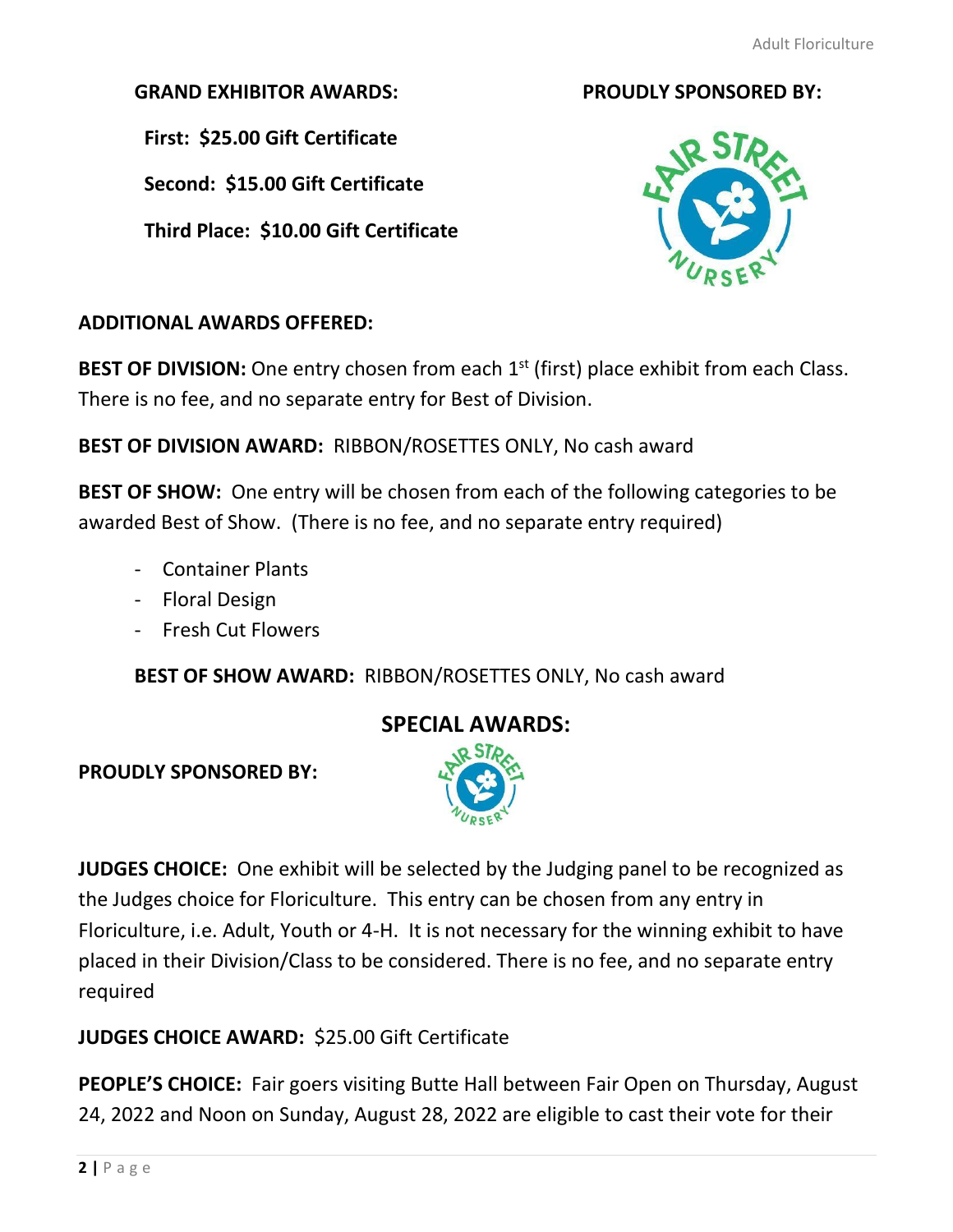favorite exhibit. At 12:30PM on Sunday, August 28, 2022, all votes will be tallied, and the People's Choice Award given.

## **PEOPLE'S CHOICE AWARD:** \$25.00 Gift Certificate

**GARDEN CLUBS** *4' x 4' MINI GARDENS***:** *No entry fee for this division.* Provides member clubs of the Buttes District of California Garden Clubs, the opportunity to create and display a mini garden. Space will be provided outside Butte Hall, and is assigned on a first come, first serve basis. Booths and plant material must be maintained in show ready condition for the duration of the Fair. After Judging, Exhibitor Member Club must supply and place a 7" x 24" sign into the Mini Garden with the name of the organization. *Not eligible for Grand Exhibitor.* **Limited to first 9 (nine) entries**

#### **DIVISION 200 – GARDEN CLUB MINI GARDEN**

CLASS:

1. Theme: Garden Club Choice, please specify

**CONTAINER GROWN:** May consist of: Bonsai, flowering, [foliage, Ca](https://creativecommons.org/licenses/by-nc-nd/3.0/)ctus/Succulent, Herb, Combination gardens, theme gardens. All container sizes are "inside" measurements. Single specimen per container, unless otherwise noted. Flowering plants must be in bloom

**DIVISION 201 – BONSAI** Bonsai, is Japanese for the art of growing trees in small containers to suggest an aged tree or landscape miniature. Accent plants can accompany bonsai to enhance presentation. Exhibit may be any species, one specimen, and style. Must be shown in a suitable container. Tree and container must be neat, clean, pest and disease free. Glazed containers may be used for non-evergreen specimens only. No excessive wire permitted. Wiring must be neat and not distract from the exhibit. Measurement of specimen is from top of the soil to the point of the tree.

CLASS:

- 1. Medium, over 8" to 24", any species, one tree any style, specify
- 2. Large, over 24" to 36", any species, one tree any style, specify
- 3. Bonsai forest, any number of trees, same species, specify

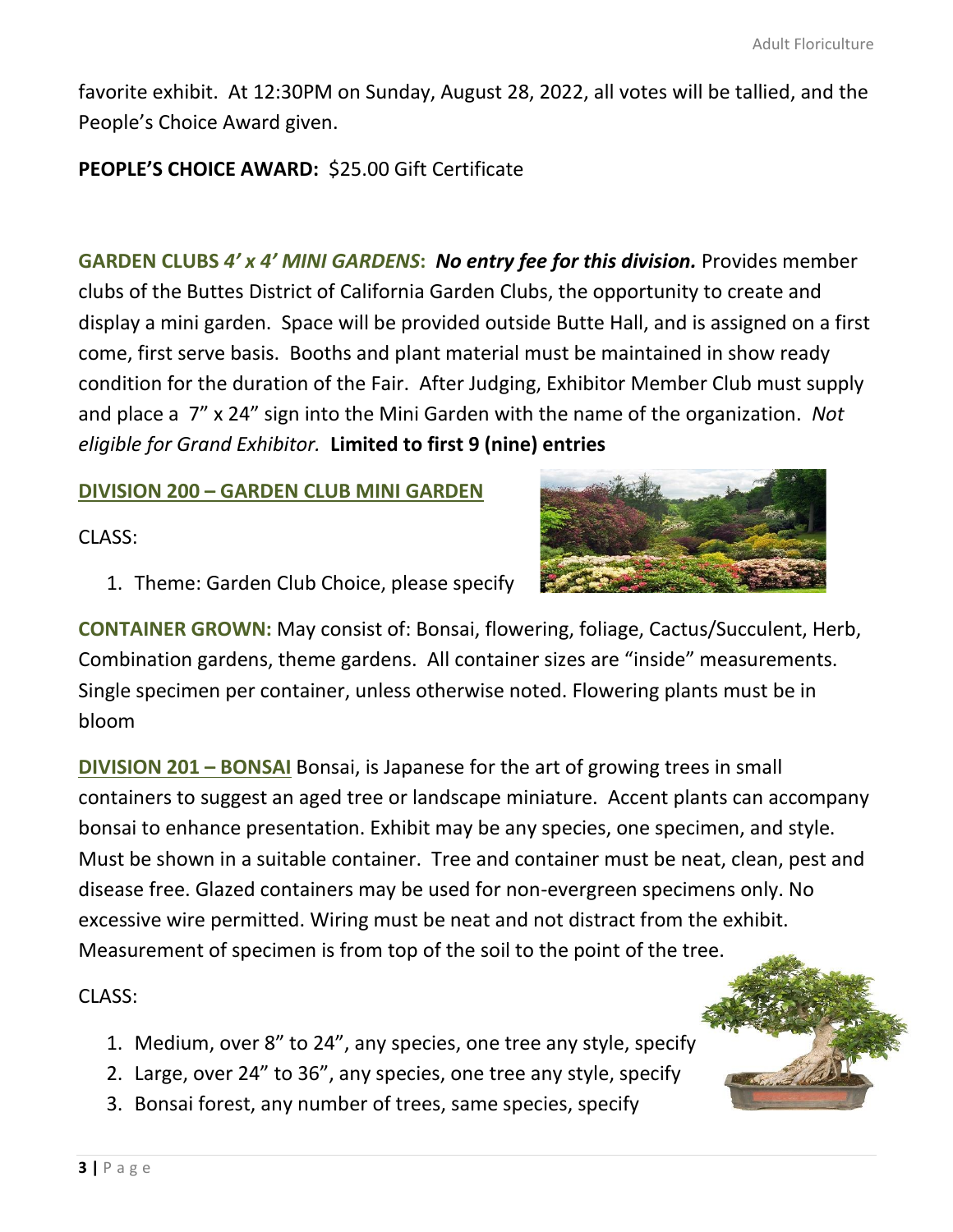## **DIVISION 202 – FLOWERING CONTAINER**

## CLASS:

- 1. Any flowering, specify
- 2. Container, 3+ same species, any, specify

## **DIVISION 203 – FOLIAGE CONTAINER**

CLASS:

- 1. Any foliage, specify
- 2. Container, 3+ same species, any, specify

## **DIVISION 204 – WHIMISICAL CONTAINER** – May use any plant(s)

- 1. Re-purposed container
- 2. Ugliest container
- 3. Hand decorated by the Exhibitor, container

# **DIVISION 205 – CACTUS/SUCCULENTS, ALL/ANY** – single specimen per container, unless otherwise noted

- 1. Aeonium, any, specify
- 2. Agave, any, specify
- 3. Aloe, any, specify
- 4. Crassula, any, specify
- 5. Hens and Chicks, any, specify
- 6. Cactus, any, specify
- 7. Succulent, any, specify
- 8. Hoya, any, specify
- 9. Cactus, 3+, same species in container, specify
- 10.Succulent, 3+, same species in container, specify
- **DIVISION 206 – HERBS** Up to 12" diameter maximum, no minimum size

## CLASS:

1. Any Herb, specify



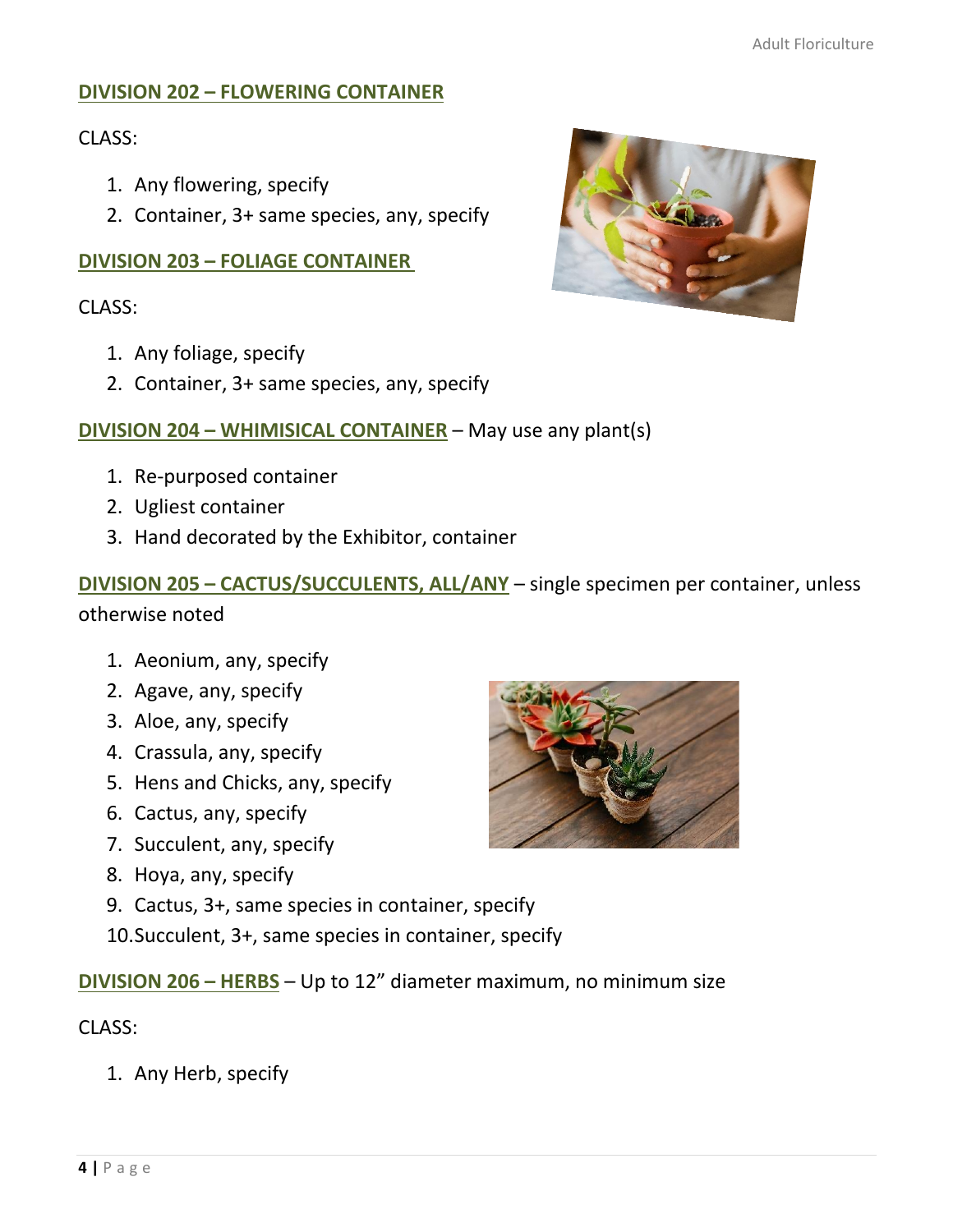## **DIVISION 207 – COMBINATION CONTAINER** – Accessories are not allowed in

Combination Containers

## CLASS:

- 1. Flowering plants, 3+ different species
- 2. Foliage plants, 2+ different species
- 3. Mixed Herb garden

**DIVISION 208 – CONTAINER THEME GARDEN** – Up to 18" diameter maximum, no minimum size. Small expensive items in exhibit c[annot](https://creativecommons.org/licenses/by/3.0/) be safeguarded. Enter them at your own risk. Fairy Garden is a miniature garden using naturally dwarf and miniature plants, with "to scale" accessories

 $CI ASS:$ 

- 1. Fairy Garden
- 2. Terrarium



**FLORAL DESIGN** – Arrangements, Designs and Wall Decorations. No limit to entries per class. All arrangements must [be](https://creativecommons.org/licenses/by/3.0/) in plac[e by 9](https://creativecommons.org/licenses/by/3.0/):30AM on Thursday, August 26, 2022. Flowers for the design do not have to be grown by the exhibitor, but the actual arrangements/designs must be made by the exhibitor. Fresh materials may be in water or wet Oasis. No artificial material or coloring is permitted in **Fresh** arrangements/designs. Dried plant materials may be used in designs/arrangements unless otherwise specified. Accessories are permitted. No flags are allowed. Class titles are for inspiration only and do not have to be followed literally. *Once an exhibitor has competed in the Experience Division, they are no longer eligible to compete in the Beginner/Novice division.*

# **DIVISION 209 – ALL FRESH PLANT MATERIAL, BEGINNER**

CLASS:

1. New Beginnings, specify – Amateur/Beginner designer

# **DIVISION 210 – ALL FRESH PLANT MATERIAL, EXPERIENCED**

# CLASS:

1. New Beginnings, specify – Experienced/Intermediate designer

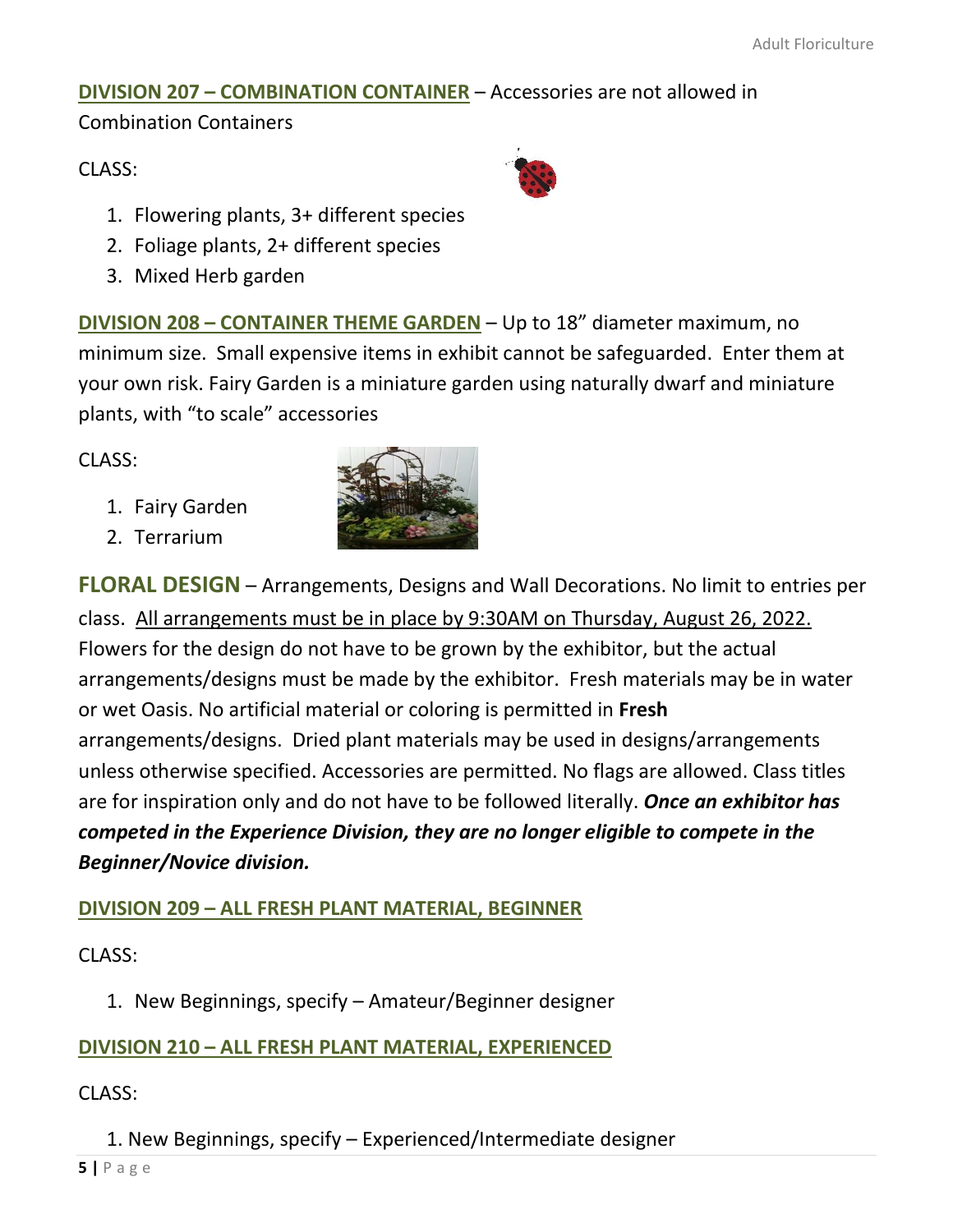## **DIVISION 211 – ALL DRY PLANT MATERIAL, BEGINNER**

CLASS:

1. New Beginnings, specify – Amateur/Beginner designer

#### **DIVISION 212 – ALL DRY PLANT MATERIAL, EXPERIENCED**

CLASS:

1. New Beginnings, specify – Experienced/Intermediate designer

**DIVISION 213 – MIXED FRESH AND DRY PLANT MATERIAL, BEGINNER**

CLASS:

1. New Beginnings, specify – Amateur/Beginner designer

**DIVISION 214 – MIXED FRESH AND DRY PLANT MATERIAL, EXPERIENCED**

CLASS:

1. New Beginnings, specify – Experienced/Intermediate designer

**DIVISION 215 – MINIATURE** – 5" maximum in height and width. May use dry materials

CLASS:

1. New Beginnings, specify

**DIVISION 216 – WALL DECORATIONS** – All arrangements must be ready for hanging. Wall decorations must be constructed of natural and/or dried plant materials. Decorations will remain on display for the duration of the Fair. *NO SILK flowers are allowed in any Department B entry. Silk flowers should be entered in Department Q, Crafts/Home & Industrial Arts.*

CLASS:

- 1. Any Swag, specify
- 2. Any Wreath, specify
- 3. Any other, specify

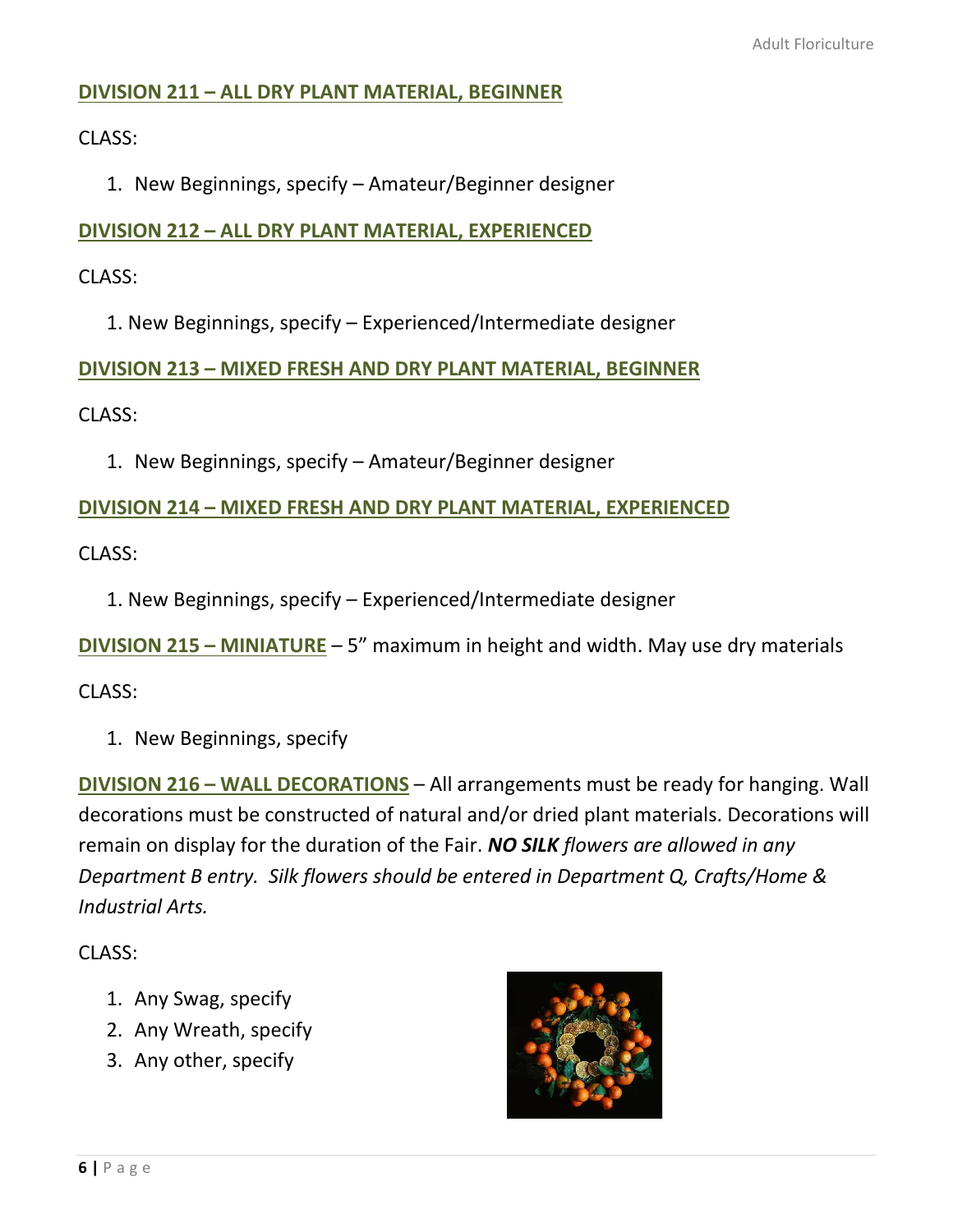**FRESH CUT FLOWERS** – Dahlias, Roses, Annuals, Perennials, Tubers/Corms/Rhizomes, Bulbs, Ferns, Vines and Arboreal Branches.

General Display - *container will be provided by the Fair*. Cut stems to generous length when possible. Cut flowers **must** have been grown by the exhibitor. *Exact number of specimens must be adhered to. Any quantity in excess of, or less than the required number, may disqualify the exhibit.* You may use wedging (i.e. plant material, Styrofoam, bubble wrap) for posing specimens (i.e. plant material, Styrofoam, plastic wrap). Each specimen may be judged only ONCE. The Judge reserves the right to reclassify or move entries. The Fair is not responsible for cut specimens after judging. Wilted flowers will be discarded.

Conditioning fresh cut flowers and foliage as follows will assure maximum longevity.

- Gather fresh cut flowers and foliage after 7PM or very early in the morning
- Cut flowers before they reach full bloom
- Split or crush ends of "woody" branches
- Re-cut stems underwater and stand entire stem up to the blo[om in](http://vecteezy.com/insects-bugs/48526-ladybug-vector-) warm water overnight in a cool place to rehydrate after picking
- Groom entry and remove only leaves that will be *underwater when placed in the exhibit vase*

**DIVISION 217 – DAHLIAS** – Must be shown with approximately 6" o[f stem](https://creativecommons.org/licenses/by/3.0/) with foliage. One flower per stem

## CLASS:

1. All colors, all types, specify

**DIVISION 218 – ROSES** – 1 (one) stem. Rose buds must be beginning to show color. They must be dis-budded in advance. If name of rose is known, please state

## CLASS:

- 1. Lavender, Lilac, mauve
- 2. Orange, apricot, salmon, coral, yellow
- 3. Pink or rose
- 4. Red
- 5. White, near white, cream

![](_page_6_Picture_19.jpeg)

![](_page_6_Picture_20.jpeg)

![](_page_6_Picture_21.jpeg)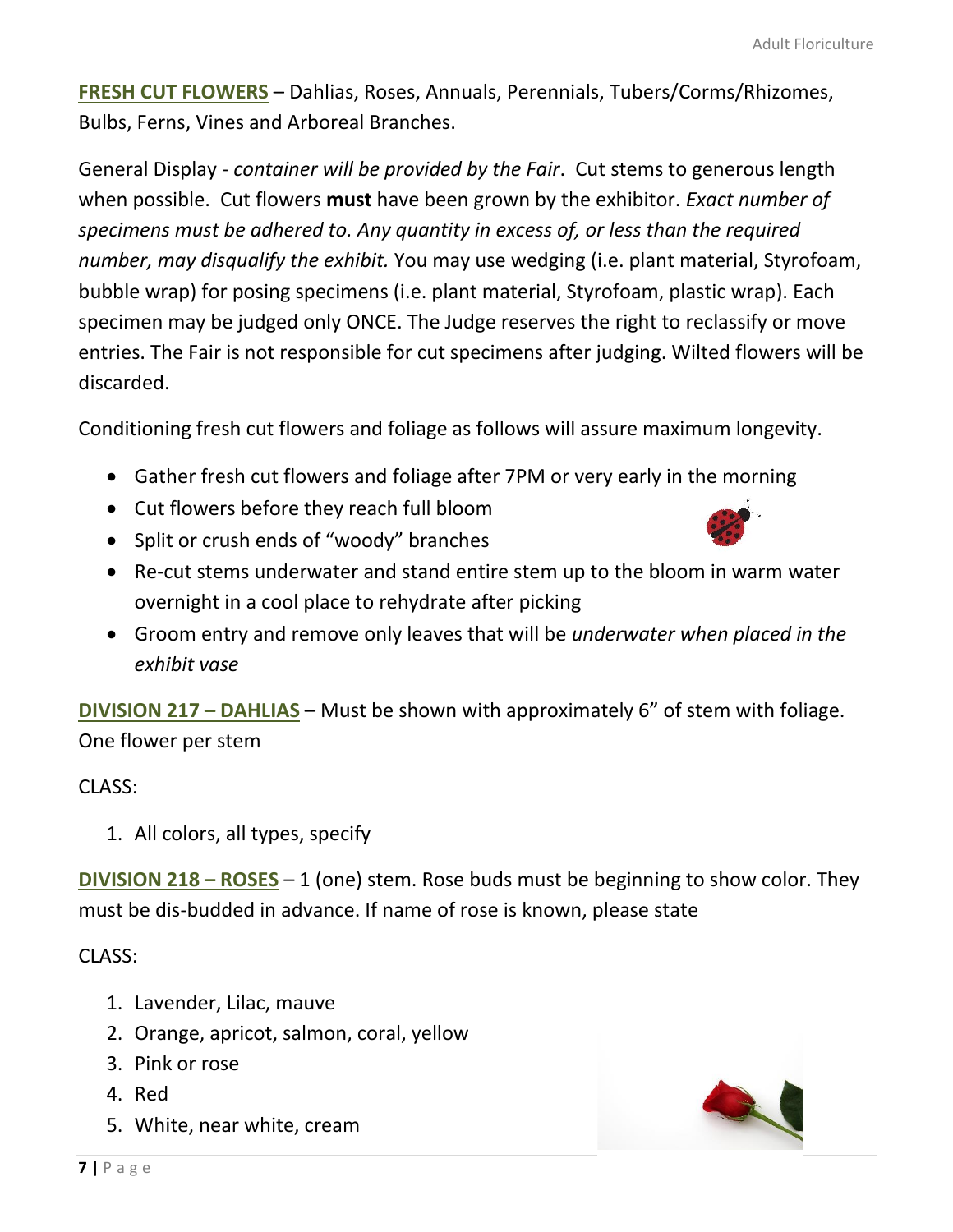- 6. Bicolor, blend
- 7. Any other, specify
- 8. General display, 3+ colors

## **DIVISION 219 – ANNUALS – ZINNIAS – DECORATIVE** – 3 (three) stems

CLASS:

1. Any color, any type, specify

**DIVISION 220 – MISC ANNUALS** – 3 (three) stems

CLASS:

1. Any annual, any color, any type, specify

**BIENNIALS AND PERENNIALS** – 3 (three) stems

**DIVISION 221 – ASTERS** – Minimum length 6"

1. Any Aster, any color, any type, specify

**DIVISION 222 – MISC PERENNIALS** – 3 (three) stems

CLASS:

1. Any perennial, any color, any type, specify

## **DIVISION 223 – BUCKET OF CUT FLOWERS**

CLASS:

1. Any basket or bucket of cut flowers

**DIVISION 224 – MISC TUBERS, CORMS, RHIZOMES, BULBS** – 1 (one) stem

CLASS:

1. Any color, any type, specify

![](_page_7_Picture_22.jpeg)

![](_page_7_Picture_23.jpeg)